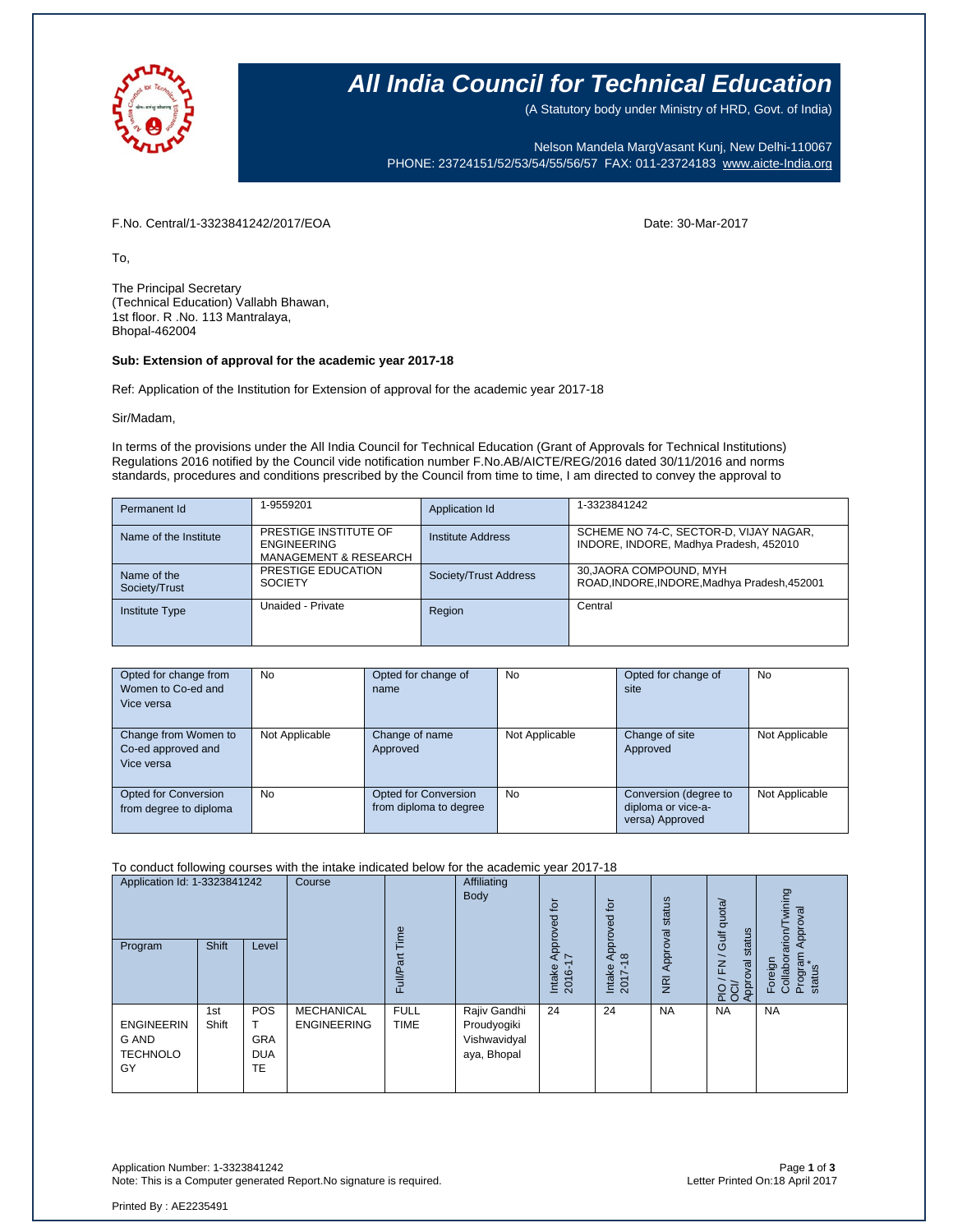

## **All India Council for Technical Education**

(A Statutory body under Ministry of HRD, Govt. of India)

Nelson Mandela MargVasant Kunj, New Delhi-110067 PHONE: 23724151/52/53/54/55/56/57 FAX: 011-23724183 [www.aicte-India.org](http://www.aicte-india.org/)

| <b>ENGINEERIN</b><br><b>G AND</b><br><b>TECHNOLO</b><br>GY | 1st<br>Shift | <b>UND</b><br>ER<br><b>GRA</b><br><b>DUA</b><br><b>TE</b>        | <b>CIVIL</b><br><b>ENGINEERING</b>                                                         | <b>FULL</b><br><b>TIME</b> | Rajiv Gandhi<br>Proudyogiki<br>Vishwavidyal<br>aya, Bhopal | 120 | 120 | <b>NA</b> | <b>NA</b> | <b>NA</b> |
|------------------------------------------------------------|--------------|------------------------------------------------------------------|--------------------------------------------------------------------------------------------|----------------------------|------------------------------------------------------------|-----|-----|-----------|-----------|-----------|
| <b>ENGINEERIN</b><br><b>G AND</b><br><b>TECHNOLO</b><br>GY | 1st<br>Shift | <b>UND</b><br><b>ER</b><br><b>GRA</b><br><b>DUA</b><br><b>TE</b> | <b>COMPUTER</b><br><b>SCIENCE AND</b><br><b>ENGINEERING</b>                                | <b>FULL</b><br><b>TIME</b> | Rajiv Gandhi<br>Proudyogiki<br>Vishwavidyal<br>aya, Bhopal | 60  | 60  | <b>NA</b> | <b>NA</b> | <b>NA</b> |
| <b>ENGINEERIN</b><br><b>G AND</b><br><b>TECHNOLO</b><br>GY | 1st<br>Shift | <b>UND</b><br>ER<br><b>GRA</b><br><b>DUA</b><br><b>TE</b>        | <b>ELECTRICAL</b><br><b>ENGINEERING</b>                                                    | <b>FULL</b><br><b>TIME</b> | Rajiv Gandhi<br>Proudyogiki<br>Vishwavidyal<br>aya, Bhopal | 60  | 60  | <b>NA</b> | <b>NA</b> | <b>NA</b> |
| <b>ENGINEERIN</b><br><b>G AND</b><br><b>TECHNOLO</b><br>GY | 1st<br>Shift | <b>UND</b><br>ER<br><b>GRA</b><br><b>DUA</b><br><b>TE</b>        | <b>ELECTRONICS</b><br><b>AND</b><br><b>COMMUNICATI</b><br><b>ONS</b><br><b>ENGINEERING</b> | <b>FULL</b><br><b>TIME</b> | Rajiv Gandhi<br>Proudyogiki<br>Vishwavidyal<br>aya, Bhopal | 60  | 60  | <b>NA</b> | <b>NA</b> | <b>NA</b> |
| <b>ENGINEERIN</b><br>G AND<br><b>TECHNOLO</b><br>GY        | 1st<br>Shift | <b>UND</b><br>ER<br><b>GRA</b><br><b>DUA</b><br><b>TE</b>        | <b>MECHANICAL</b><br><b>ENGINEERING</b>                                                    | <b>FULL</b><br><b>TIME</b> | Rajiv Gandhi<br>Proudyogiki<br>Vishwavidyal<br>aya, Bhopal | 120 | 120 | <b>NA</b> | <b>NA</b> | <b>NA</b> |
| <b>ENGINEERIN</b><br><b>G AND</b><br><b>TECHNOLO</b><br>GY | 2nd<br>Shift | <b>DIPL</b><br><b>OMA</b>                                        | <b>CIVIL</b><br><b>ENGINEERING</b>                                                         | <b>FULL</b><br><b>TIME</b> | Rajiv Gandhi<br>Proudyogiki<br>Vishwavidyal<br>aya, Bhopal | 60  | 60  | <b>NA</b> | <b>NA</b> | <b>NA</b> |
| <b>ENGINEERIN</b><br><b>G AND</b><br><b>TECHNOLO</b><br>GY | 2nd<br>Shift | <b>DIPL</b><br><b>OMA</b>                                        | <b>MECHANICAL</b><br><b>ENGINEERING</b>                                                    | <b>FULL</b><br><b>TIME</b> | Rajiv Gandhi<br>Proudyogiki<br>Vishwavidyal<br>aya, Bhopal | 120 | 120 | <b>NA</b> | <b>NA</b> | <b>NA</b> |

The above mentioned approval is subject to the condition that

PRESTIGE INSTITUTE OF ENGINEERING MANAGEMENT & RESEARCH

shall follow and adhere to the Regulations, guidelines and directions issued by AICTE from time to time and the undertaking / affidavit given by the institution along with the application submitted by the institution on portal.

In case of any differences in content in this Computer generated Extension of Approval Letter, the content/information as approved by the Executive Council / General Council as available on the record of AICTE shall be final and binding.

Strict compliance of Anti-Ragging Regulation:- Approval is subject to strict compliance of provisions made in AICTE Regulation notified vide F. No. 37-3/Legal/AICTE/2009 dated July 1, 2009 for Prevention and Prohibition of Ragging in Technical Institutions. In case Institution fails to take adequate steps to Prevent Ragging or fails to act in accordance with AICTE Regulation or fails to punish perpetrators or incidents of Ragging, it will be liable to take any action as defined under clause 9(4) of the said Regulation.